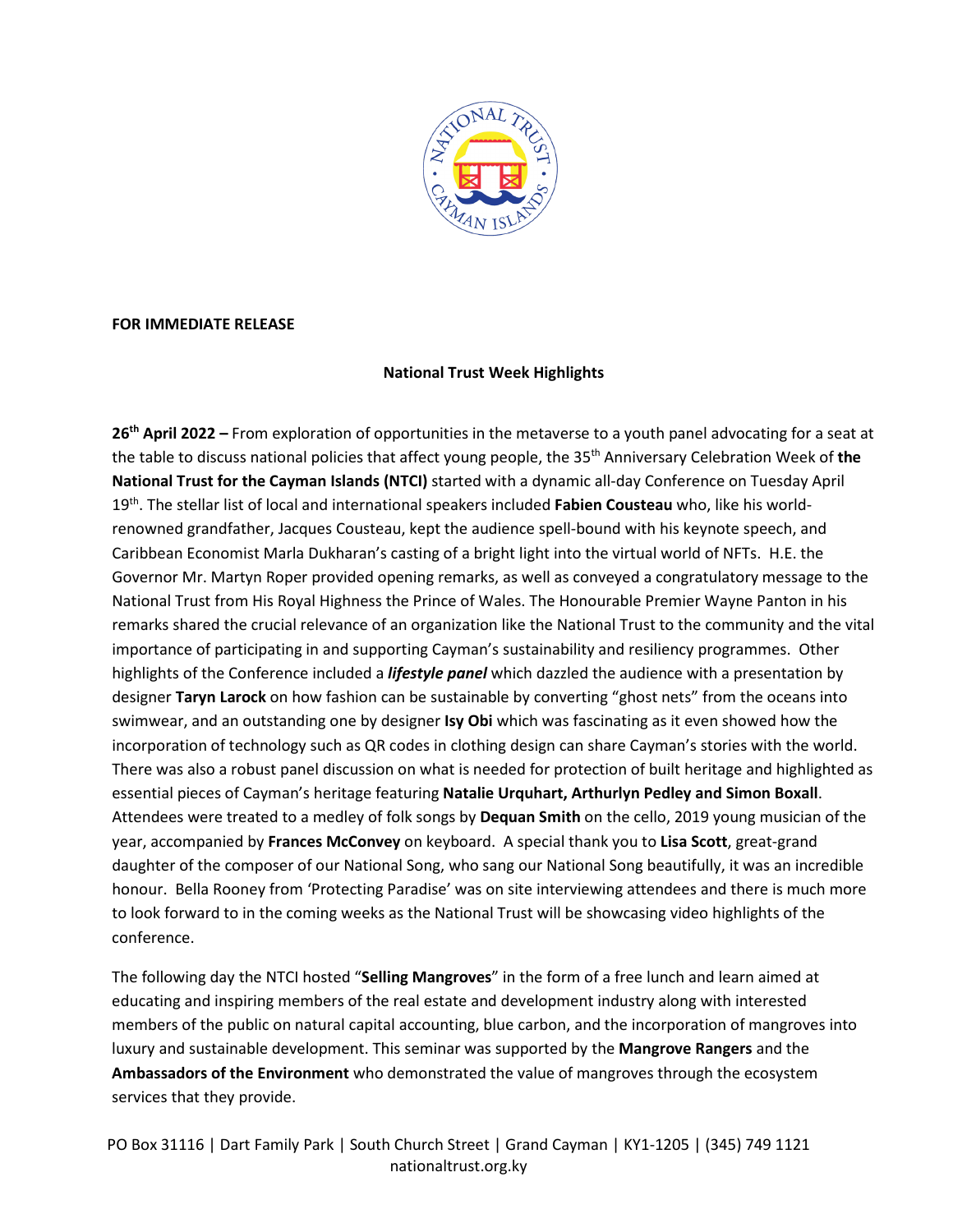

Chairman of the National Trust, Olson Anderson shared "As we celebrate 35 years, my vision is for the Trust to build membership, however not just members on paper but individuals who are actively engaged in and understand the work we do. The conference sessions provided much food for thought on the strategic direction of the NTCI for the next few years".

Executive Director for the National Trust, Annick Jackman stated "The staff poured their heart into these two days of community education because we feel strongly that part of our legacy is to provide dynamic and stimulating conversations to the public so they are inspired to see and appreciate the value of an entity such as the National Trust and therefore feel compelled to engage with us in new ways. We are thankful to all our sponsors who made this possible".

A heartfelt thank you to all of our sponsors for NTCI Conference Day: CIBC FirstCaribbean International Bank our refreshments sponsor, Aureum Re our PPE station sponsor, AVS Audio Video Solutions for AV and Tech support, and Blue House Marketing for marketing support. A huge thank you to our event sponsors, Cayman First, T.H.E. Merren Design, Jupiter Block, and CUC for sponsoring student tickets.

A special thank you also to event sponsors for our Mangroves Lunch and Learn, Cayman Islands Mangroves Rangers, CUC, KPMG and Saxon.

**ENDS**

### **MEDIA CONTACT**

Annick Jackman / Executive Director National Trust for the Cayman Islands Tel: 345 927 6766 Email: [director@nationaltrust.org.ky](mailto:director@nationaltrust.org.ky)